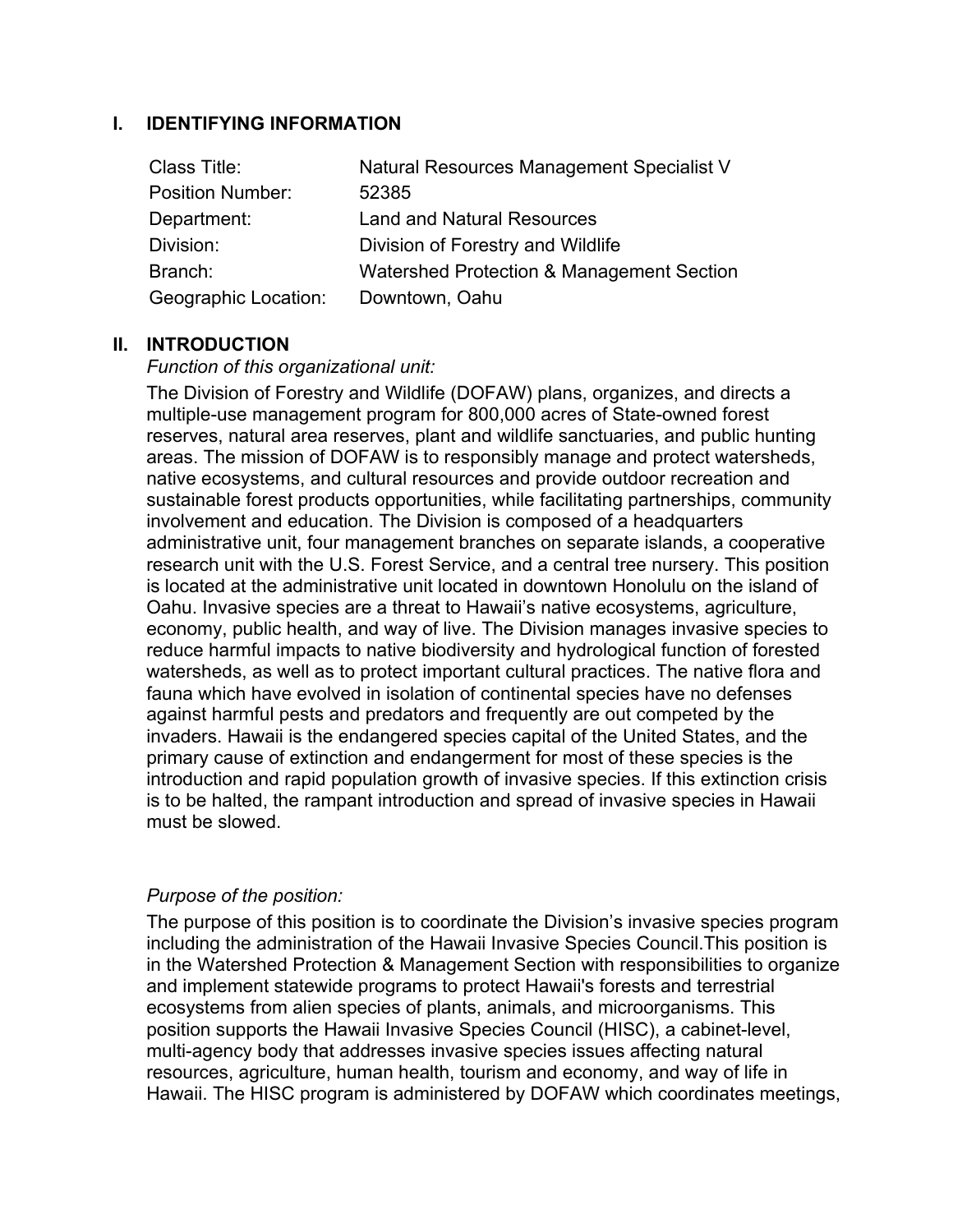develops strategic plans, and manages a budget of over \$5,000,000. In addition, the position develops testimony and legislation relating to invasive species for the Department. The position also works closely with the other State, Federal, and private organizations, and individuals to coordinate invasive species programs and improve biosecurity for the State of Hawaii. Finally, the position provides technical expertise on invasive species and biosecurity to the Department, partners, and the public.

# **III. MAJOR DUTIES AND RESPONSIBILITIES**

A. Program Administration

1. Plans and coordinates statewide invasive species management projects and evaluates program accomplishments.

2. Coordinates invasive species projects with other State and Federal agencies and non-governmental organizations to facilitate successful management and prevent duplication of efforts.

3. Works with Hawaii Invasive Species Council co-chairs and members in developing meeting agendas and presentations.

4. Manages budget, requests for proposals, and contracts for statewide invasive species projects

5. Produces reports for state legislature and other funding agencies.

6. Represents Division and participates in meetings with other State, Federal, and private partners to address invasive species in a comprehensive manner.

7. Develops policy and position statements regarding invasive species for Division and Departmental review and implementation.

8. Prepares correspondence and testimony concerning invasive species and represents the Division and Department before the State Legislature and/or Governor.

9. Reviews and comments on Environmental Assessments, Conservation District Use Applications, permit requests, and project proposals where appropriate.

10. Provides technical assistance and advice to agency personnel on invasive species matters, including recommendations regarding Hawaii Department of Agriculture import permits.

11. Prepares news releases, articles, and information for publication in magazines, newsletters, and website.

B. Research and Field Studies

1. Conducts the overall planning and implementation of selected research studies involving invasive species control and management.

2. Develops research design and methodology, collects, compiles, and analyzes data, and writes and submits reports on results.

3. Plans, supervises, and participates in field surveys of invasive species and their habitats.

#### 10%

60%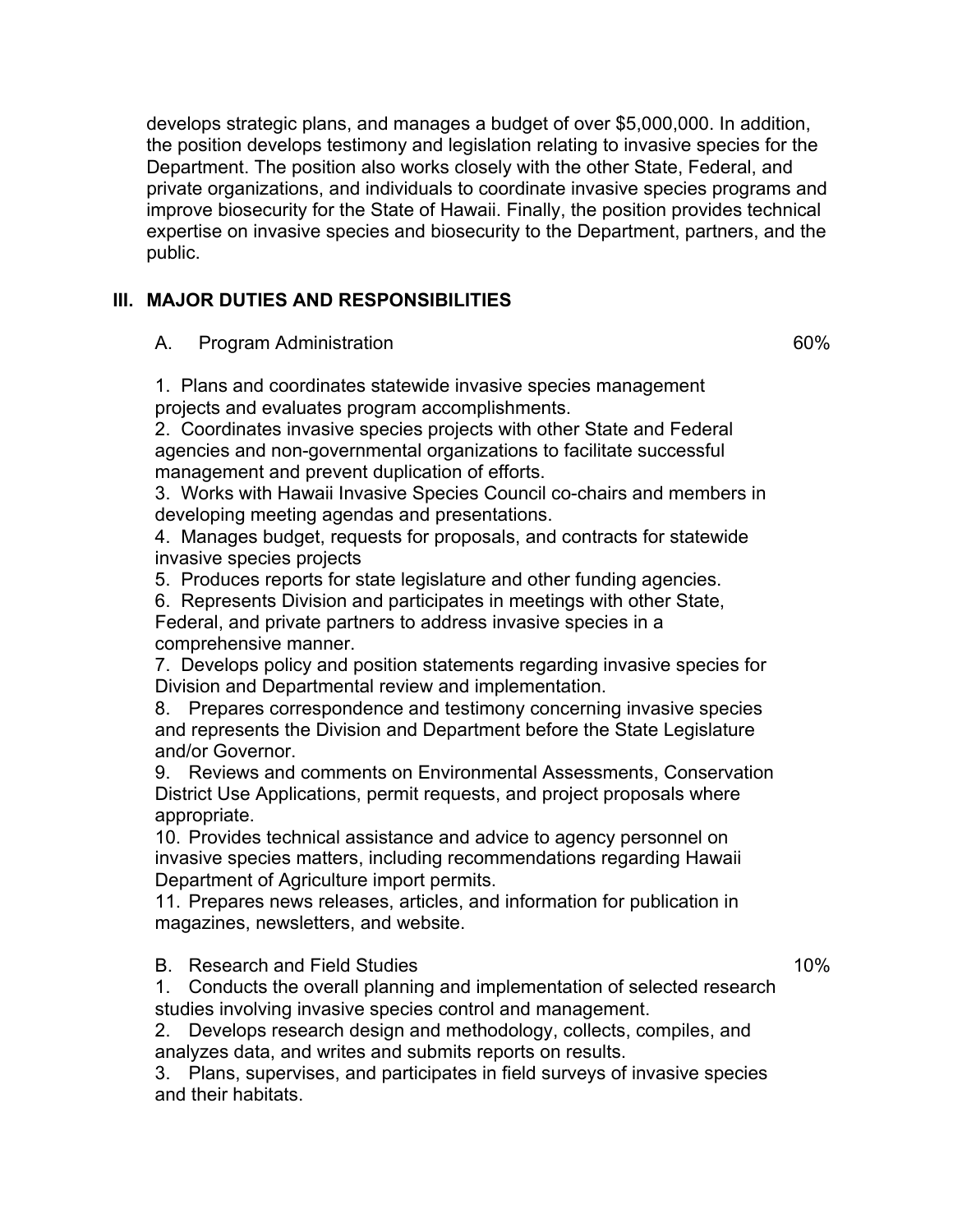4. Recommends management actions based on research and field study results.

5. Prepares progress reports and job completion reports with analysis and evaluations for research jobs. Implements the use of these reports for the evaluation and planning of invasive species management and control programs.

C. Management

30%

1. Coordinates with other State, Federal, and private agencies, organizations, and individuals to develop and implement control/eradication programs for invasive species.

2. Develops and implements managements programs for targeted invasive species.

3. Assists with development of policy positions for invasive plant and animal pests.

4. Provides public information relating to invasive species problems via letters, interviews, and displays.

Evidence Used in Determining Essential Functions:

The following evidence was considered in determining the essential functions of the position: the consequence of not requiring a person in this job to perform a function; the work experience of people who have performed a job in the past and work experience of people who currently perform similar jobs; and the nature of the work operations based on organization structure.

[1] The performance of this function is the reason that this job exists.

[2] There are limited employees among whom the performance of this function can be distributed.

[3] This function is highly specialized. Employees are hired for their skill/ability to perform this function.

**Supervises Position(s) No. Title**

# **IV. CONTROLS EXERCISED OVER THE WORK**

**A. Supervisor:** Position No. 9696 Forester VI

### **B. Nature of Supervisory Control Exercised Over the Work.**

1. Instructions Provided - Instructions are limited to general guidance and strategic planning. The employee is otherwise required to plan and implement a majority of tasks independently.